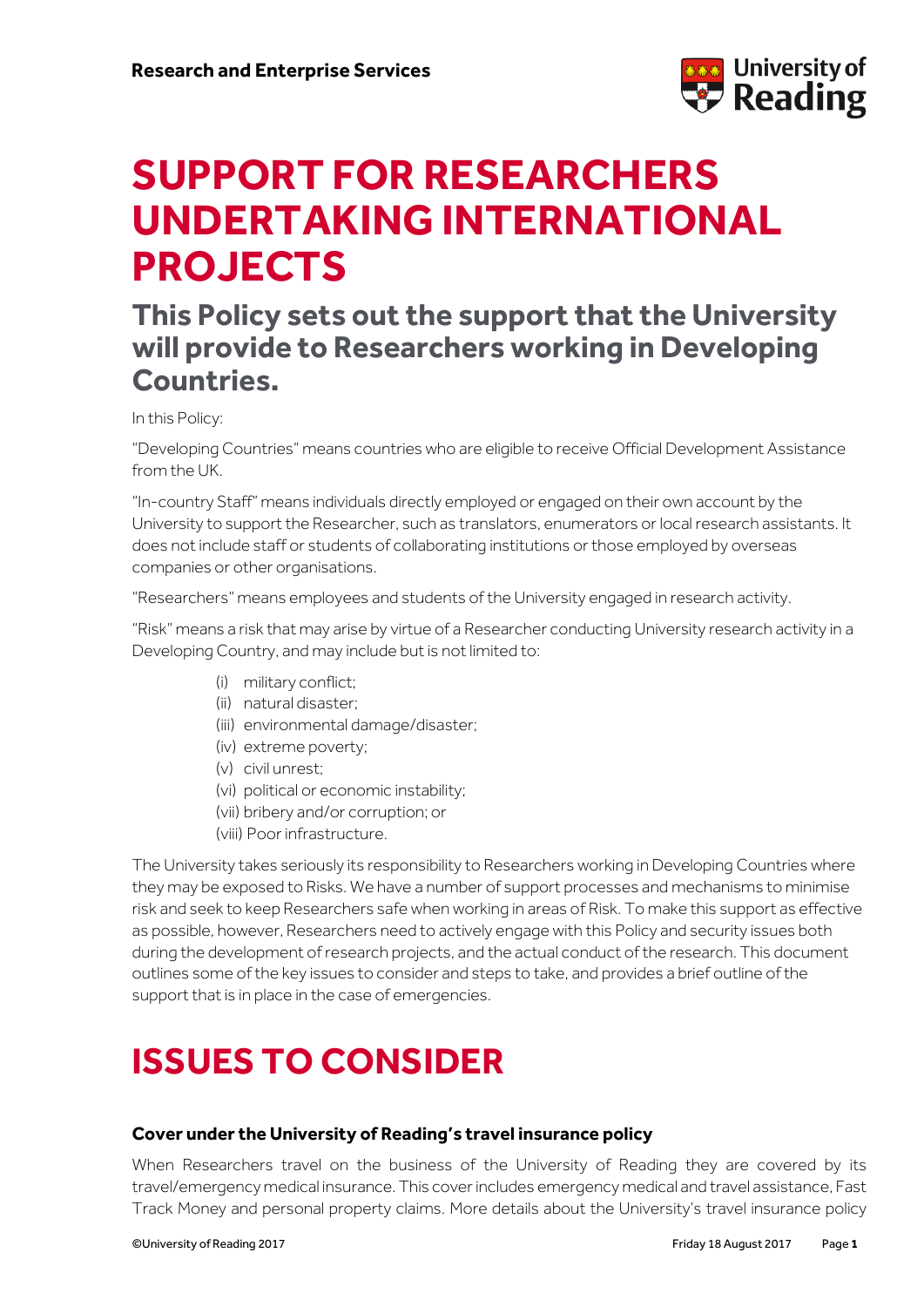can be found on the [University'](https://www.reading.ac.uk/internal/finance/Insurance/fcs-ins-business.aspx)s insurance page. The University insurance also covers Public [liability](https://www.reading.ac.uk/internal/finance/Insurance/fcs-ins-public.aspx) and [Professional](https://www.reading.ac.uk/internal/finance/Insurance/fcs-ins-professional.aspx) indemnity insurance. To be eligible for this cover it is mandatory that Researchers first fill out and submit a [travel](https://www.reading.ac.uk/internal/staffportal/atoz/stafftravel/account/logon?ReturnUrl=%252f) form.

#### **Proposal development**

When developing a project which involves Researchers from the University working in Developing Countries where they may be exposed to Risk, or which is led by the University and employs Researchers in such environments, there are certain processes which must be followed to ensure the University is able to provide appropriate support for the Researchers.

- Risk Assessment: All international projects in both medium and high risk areas, determined by Foreign Commonwealth Office [\(FCO\)](https://www.gov.uk/foreign-travel-advice), require a bespoke risk assessment. The risk assessment form, guidance and previous risk assessment documents for reference can be foun[d here.](https://www.reading.ac.uk/internal/health-and-safety/resources/hs-resources-sampleriskassessments.aspx.) For advice on how to complete the form, please contact your Head of School. Post docs and PhDs should contact their supervisors in the first instance to review risk assessments.
- Mitigation Strategies: The risk assessment form requires the inclusion of mitigation strategies for possible emergencies (e.g. potential extreme weather events or political unrest in the country). Where appropriate these should include the provision of check-in points and emergency numbers. The online resources listed at the end of this document include further sources of information that can help with developing the risk assessment and mitigation strategies and should be looked at in conjunction with information on the University's [Health and Safety](http://www.reading.ac.uk/internal/health-and-safety/hs-home-2.aspx) an[d Insurance Office](http://www.reading.ac.uk/internal/finance/Insurance/fcs-ins-travellingsafely.aspx) webpages.
- In-country Staff: If the project involves In-country Staff contingency plans, risk assessment and ongoing security support should be considered for them if appropriate. Any financial cost for this should be costed into any proposals at the outset.
- The ultimate decision if you can travel will lie with your Head of School if the country in question is on the "all but essential travel list" or the Vice Chancellor if the country is on a "restricted travel" warning. If Researchers are going to Developing Countries where there is Risk then they must be able to make a clear business case, signed by their Head of School, that the benefits of travel justify the risks and that they understand and accept these risks, will comply with mitigation strategies and know what to do in an emergency. The first point of call therefore should always be the FCO travel advice page to check on the latest advice.
- If there is a need for any additional training then it may be possible for this to be specifically costed in your grant. Your research development manager will be able to advise on this
- The insurance office should be contacted directly with regards to all travel in medium and high risk countries, as identified by the FCO. This is to ensure that the University is able to provide the most comprehensive and appropriate policy as possible and to better understand additional cost which may be incurred at this stage.

#### **During a project**

 To effectively support Researchers, the University needs to know that they are traveling for research purposes. To enable support in an emergency, and to ensure that Researchers are covered by the University's insurance policy, it is mandatory to fill out the overseas travel form before each journey[: https://www.reading.ac.uk/internal/staffportal/atoz/stafftravel/](https://www.reading.ac.uk/internal/staffportal/atoz/stafftravel/)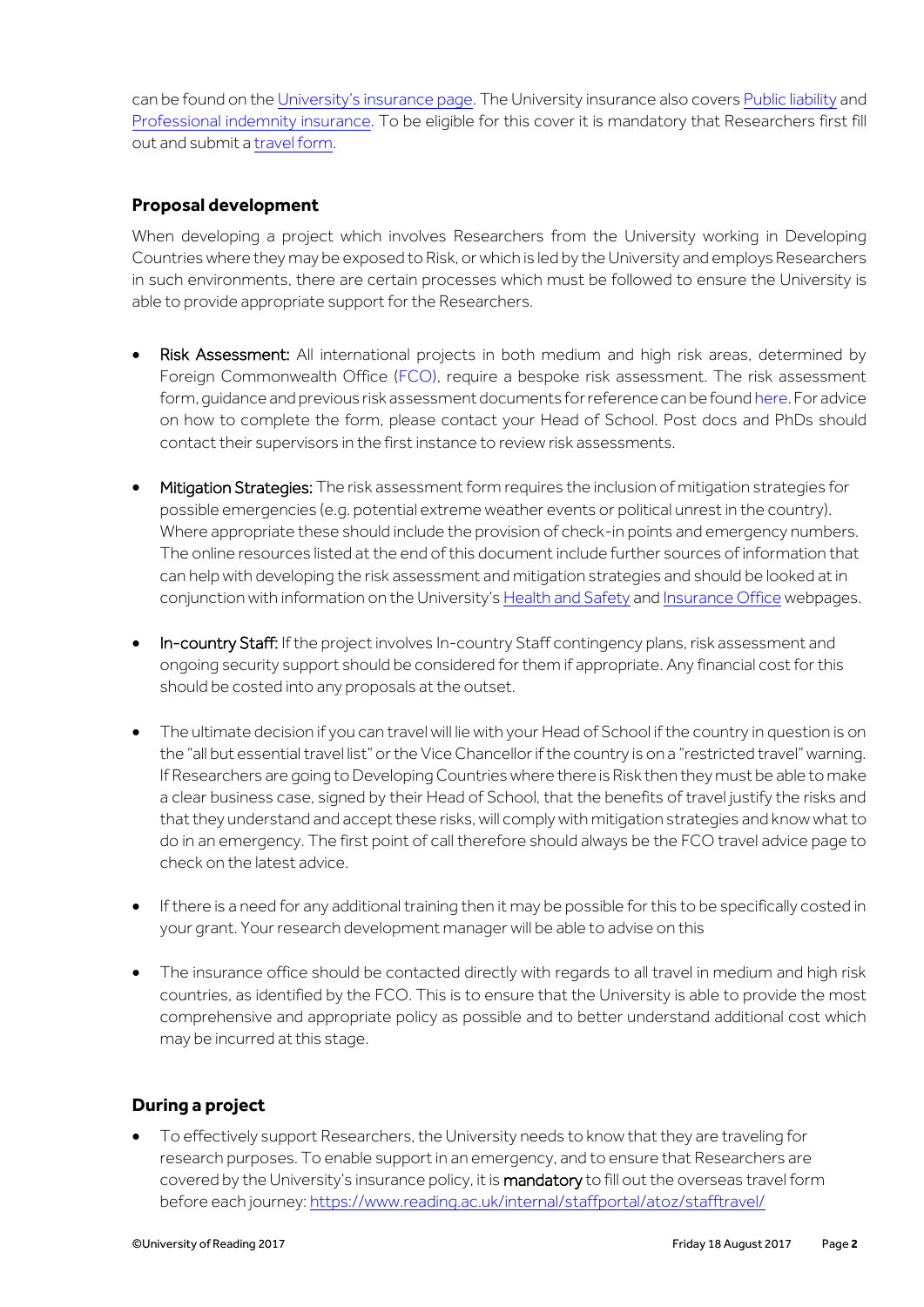- The initial risk assessment should be updated periodically and risk should be monitored and updated with each visit to the Developing Country or if there are any significant changes to Risks during a visit. Please inform your Head of School of any changes to Risks while you are travelling, studying or working abroad. If in doubt, you should contact your Head of School or your health and safety co-ordinator for advice.
- When arriving, leaving and travelling within Developing Countries there is a possibility that Researchers may be encounter public officials, such as at border controls or when requesting licences to carry out research, who ask you for a cash payment or other advantage (eg. gifts, hospitality, charitable donation) before they will carry out their public function. As part of the initial risk assessment, you should ascertain whether such payments are legitimate, otherwise this may be a request to make an illegal bribe. If you believe that the payment is a bribe, you will need to assess whether or not it is safe to challenge the request (eg. ask to speak to the official's supervisor, or to be shown an official tarrif document) and ultimately refuse to pay. If you are able to do so, call the emergency telephone number (see below) to seek advice. If refusal would endanger your life, make the payment and report the incident to [the Director of Legal Services] at the earliest opportunity. Researchers must also report to [the Director of Legal Services] any financial or other advantage which is offered, promised or given by In-country Staff to any third parties which the Researchers believe might amount to unlawful bribery.
- In the case of an emergency all university staff can contact the 24/7 emergency telephone number +44 (0)1273 400 850 and will need to quote the following policy number 0015865874
- Researchers should ensure that all vaccinations required by FCO advice are completed before departure and should check country-specific advice on Embassy websites (eg. yellow fever injections, which are required in a number of African countries)

#### **Training**

- Additional training requirements should initially be discussed with Head of School. The University also runs a separate course on first-aid for field work which can be found on the staff [intranet.](http://www.cms.rdg.ac.uk/internal/health-and-safety/hs-training/TrainingCourseDetails/FirstAidTraining.aspx)
- For some projects, Researchers may want to undertake the University's fragile environment training. The course is a five day course and should be costed into any grant proposals. For more information about the course please speak to Katja [Samuel.](mailto:k.l.samuel@reading.ac.uk)